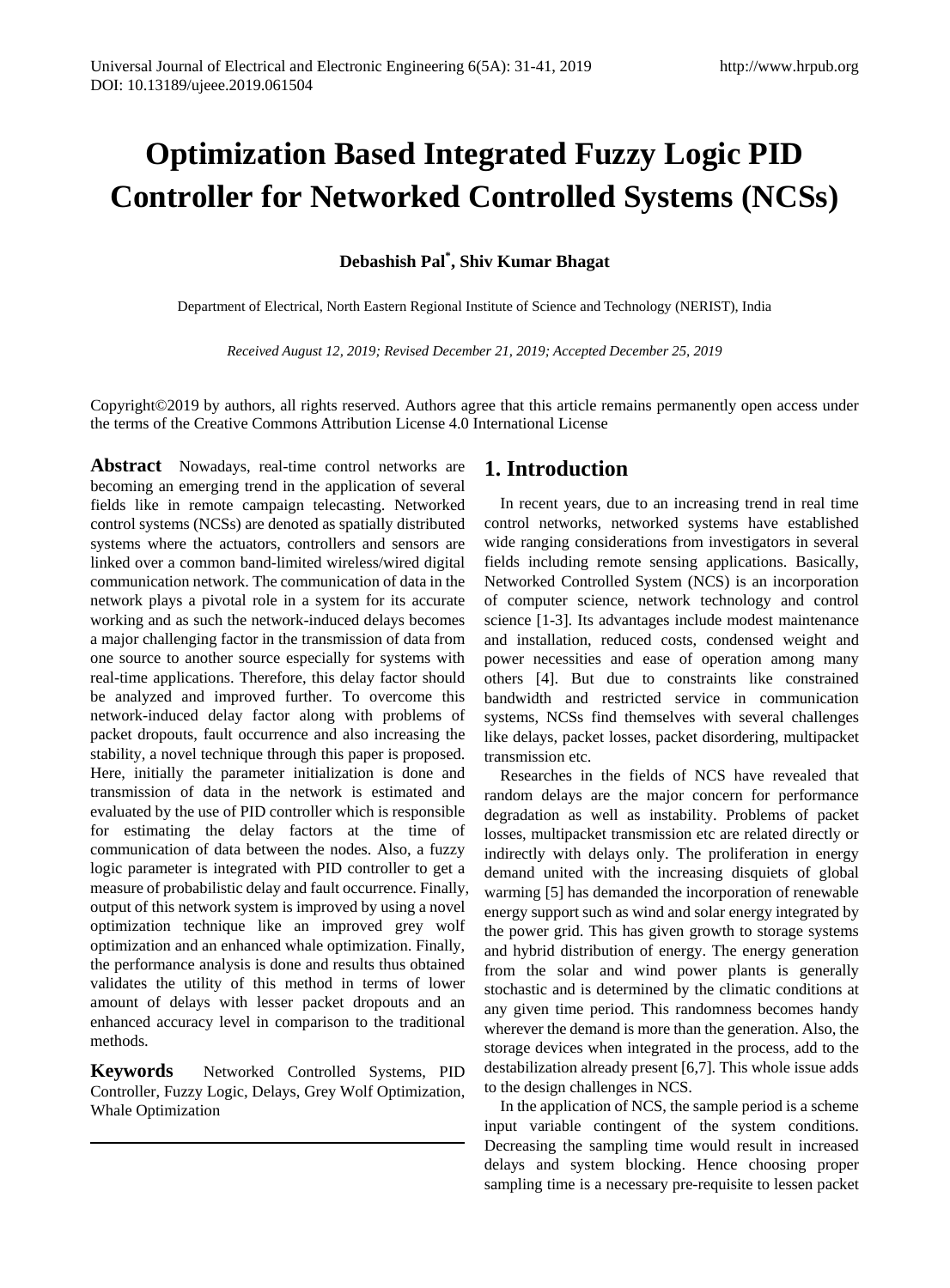dropouts and transmission delays which are a major concern that can lead to destabilization of network.

To overcome the issues of delays in NCS, PID controllers were integrated with the system. It is used to estimate the delay and provide corrective measures to deal with it. But PID controllers themselves were plagued by their inefficiency to deal with non-linear random delays. For these types of delays, researchers were forced to look for other alternatives from which the use of Fuzzy Logic Controllers came into picture. FLC has become more conjoint in modern control applications to hold compound non-linear procedures. It has been revealed by several modern investigators that the use of FLC increases the performance of a PID controller by means of managing modifications in a functional point for non-linear processes in online updating the controller factors. FLCs usually work by regular control rules, resulting from authority's information.

Also, in addition to the problem of tackling delays, increasing the accuracy along with efficiency and learning time of the system has also become one of the paramount challenges for researchers. For these, several optimization techniques are studied and are being integrated with NCS to give better results. Advanced optimization techniques are continuously being studied and developed among which developing methods based on hunting patterns of animals like wolf, whale, bats etc. is attracting particular interests.

In this work, PID controller is integrated with Fuzzy logic to monitor and evaluate the data communication stream in the network. Particularly, PID controller is responsible for monitoring the communication flow, time taken to send data and evaluation of packet dropouts during the transmission process. Fuzzy logic helps to attain the efficiency of the PID controller. In subsequent steps, transfer function of the system is derived and results thus obtained are optimized using Grey Wolf optimization technique and Whale optimization technique which in turn helps in the increase of the performance of the system.

The remaining portion of this paper is schematized as follows: section 2 provides the literature reviews of various existing techniques, section 3 describes the problem formulation, proposed work is described in section 4, section 5 deals with the performance analysis while conclusion is done in section 6.

### **2. Related Work**

This section provides the detailed description of literature review of several approaches employed in the networked control system. In [8], the author suggested a scheme of fuzzy parameter and PID controller for the networked systems by an arbitrary delay of time. In this, the delay of communication and the dropouts of packets together with delay for the networked control system were examined. In order to attain the delay value,

approximation technique of available delay value was carried. The delay value was the fuzzy adaptive PID controller which was reliant on the particle swarm and genetic algorithm. Three constrictions of PID were used in Online in an attempt to increase the stability of system over MATLAB co-simulation implementation. It shows the fuzzy logic control structure established on particle swarm optimization (PSO) procedure endorse decreased packet dropouts and transmission delays. The Fuzzy PID controllers were adjusted for time domain optimality with PSO and GA to hold the opposing belongings of stochastic difference of system interruption and package failures.

Author in [9] examined the consequence of network-induced interruption on the dependability of NCSs. At that phase, guiding stochastic structures of the time disruption, an altered Smith interpreter was attached to eliminate the exponential determination of the time delay in the closed-loop characteristic correspondence of the NCS. Similarly, Fuzzy PID algorithm by the fuzzy immune control procedure was united and presented as a fuzzy resistant self-adaptive PID algorithm to recompense the effect of the typical deviance of the measured entity. Finally, a type of fuzzy protected self-adaptive PID procedure depending on new Smith analyst was accessible to relate to the NCS. The outcome demonstrated that the projected control algorithm has the compensations of fast regulating phase and slight overextend, thus it can expand the enactment of the NCS and can attain the anticipated result.

Author in [10] designed an actual and effective insignificant order PID controller from interpretation of a standard PID controller recognized on small order calculus, for a technologically advanced control scheme to attain excellent concerts which were of great academic and applied implications. As the viewpoint of multi-objective optimization, this broadside grants a new fractional order PID(FOPID) controller design technique depending on an enhanced multi-objective optimization procedure for an automatic voltage regulator scheme. The issue of scheming FOPID controller for AVR was initially expressed as a multi-objective optimization issue with three unbiased purposes comprising minimization of integral of absolute error, settling time, and total steady-state error. At that time, an enhanced multi order extremal optimization(MOEO) algorithm was projected to resolve this issue by embracing individual-dependent polynomial mutation (PLM) and repeated optimization mechanism. The extension of MOEO-FOPID to more complex practical control systems was the limitation of this method.

In [11] a strategy of a new fuzzy proportional–integral– derivative (PID) controller for automatic generation control of two uneven part consistent thermal schemes was presented. For the first stage teaching–knowledge established optimization procedure was functional to attain the limitations of the projected fuzzy-PID controller. The strategy problem is expressed as an optimization problem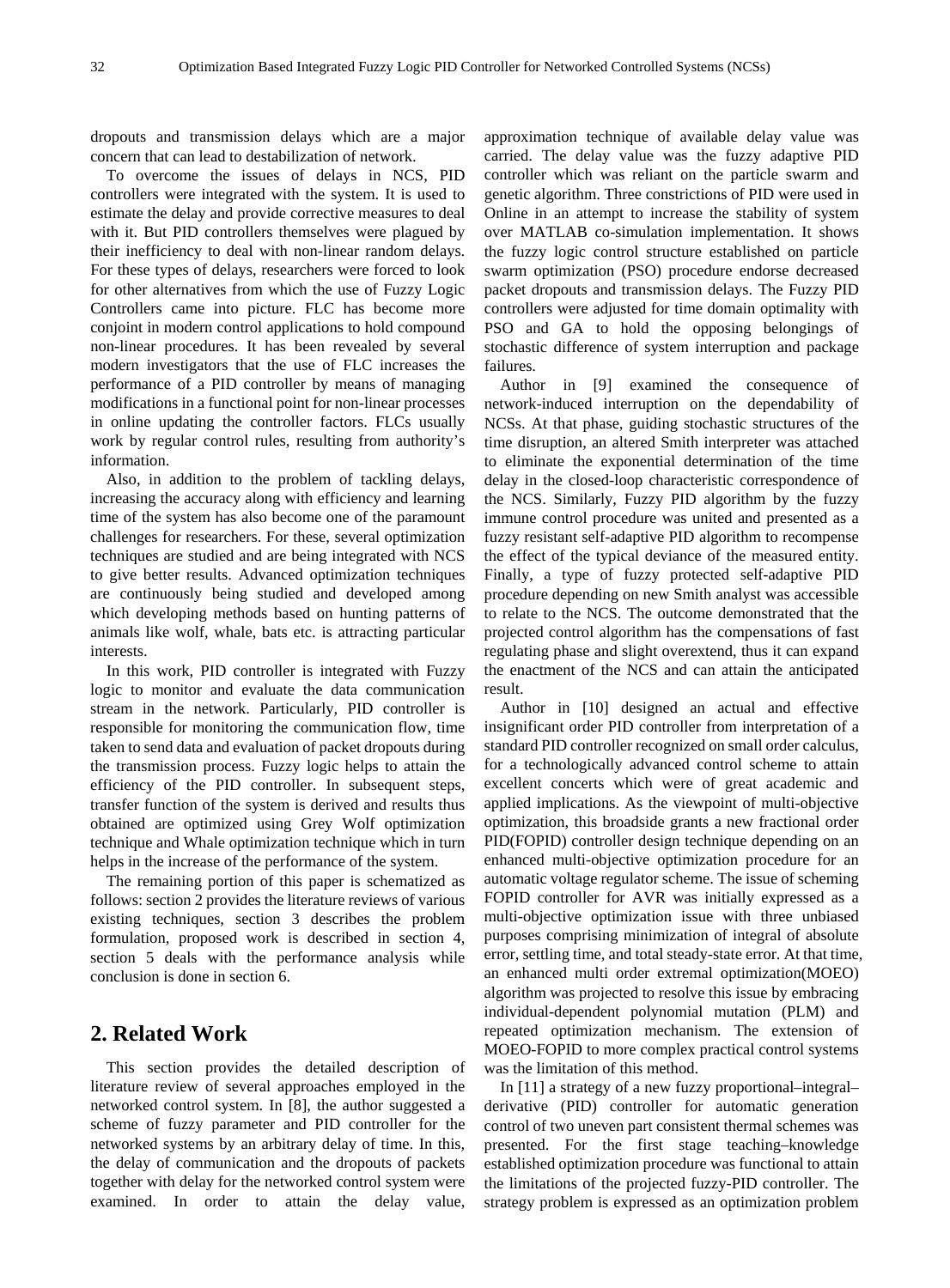and TLBO was engaged to enhance the constraints of the fuzzy-PID controller. It is practical that teaching learning based on optimization (TLBO) enhanced fuzzy-PID controller improved its dynamic concert by means of overshoot, undershoot and settling time in rate of recurrence and tie-line power deviancy as related to genetic algorithm (GA), particle swarm (PS), search algorithm (SA), and lozi map- based chaotic algorithm (LCOA) dependent PID controllers.

Authors in [12] suggested a Search group algorithm (SGA) which is one of the present nature-inspired heuristics for resolving altered manufacturing optimization difficulties. Alike other evolutionary procedures, SGA undergoes from the limitations of alteration, which was significantly reliant on the problem. The resolution of this was an adaptive constraint mechanism by means of fuzzy logic, specifically fuzzy SGA (FSGA), for enlightening the resolution advantage of the simple SGA. In FSGA, a fuzzy scheme was joined to vigorously regulate the control constraint rate regarding standardized repetition and standardized error value, which were the responses of the structure. To assess the enactment of FSGA, initially, it was matched alongside those of state-of-the-art processes in excess of the well-known standard purposes. Insignificant supposition implication testing is then practical to create system level. As a final point, so as to establish the latent applicability of FSGA in the arena of control, it is approved to design a robust relative integral derivative execution for the network-dependent control scheme dealing with time delays happened in the communication network.

In [13] a strong problem of stabilization in NCS by sampled-data approach over undefined time-varying selection level through the proportional integral (PI) mechanism policy was investigated. The foremost intention of this broadside was to design a formal feedback sample-data PI controller by time variable response suspension so that the subsequent closed-loop scheme is vigorously constant for all acceptable reservations. Depending on the stability system Lyapunov, a different set of delay-based situations was accomplished by means of direct matrix variations to normalize the stability of system and attain the sampled-data PI control design.

Authors in [14] discussed a sum of all the PID controller that were based on increase of altering methods that have been projected in the last decades; utmost of them are down methods. Conversely, in those circumstances where plants were dependent on constant parametric variations or peripheral conflicts, online gains alteration that was a required choice. This was the case of integrated immersed remotely operated vehicles (ROV) where constraints modify in relation to the device it is built-in with. In repetition, some quantity of time is devoted to adjusting the PID improvements of a ROV. An auto-tune PID-like controller created on Neural Networks (NN) was formulated. The NN shows the role of repeatedly valuing

the appropriate set of PID improvements that attains attain strength of the scheme.

In [15], a fuzzy protected PID procedure with a different Smith predictor was presented to efficiently decrease the adverse influence of network-induced interruptions in NCS by means of the v-norm kind to decouple the connection plant. Depending on the plant length after decoupling, the predictor was integrated. At that time, a revised fuzzy resistant response control procedure is utilized to adjust PID controller constraints available. Once there was a typical disparity or factor disconcertion, the set-point pursuing enactment and strength of amount produced can be suggestively enhanced. The offered process does not include the network delay estimation method.

Authors in [16] described a new technique of recompensing the insignificant time variable communication delay in the sliding surface. The slight time deferment in the controller to actuator and sensor to controller station is estimated by means of the approximation technique known as Thiran to plan the sliding surface. A discrete-time mode of sliding control regulation was consequent by the anticipated surface that recompenses insignificant delay of time in controller to actuator and sensor to controller networks for unreliable network control systems. The adequate form for closed loop constancy of the method was consequent with the Lyapunov function. Furthermore, this approach was not extended for both single and multiple dropout conditions of the packets which were the major limitation of this method.

In [17] the authors suggested a hybrid power system that offered several independent energy generation methods such as diesel engine, solar photovoltaic, fuel-cell and wind turbine with other energy storage strategies such as the flywheel and battery. The controller was employed in an isolated place while sending and receiving signals, over an unpredictable communication system with stochastic delay. The controller constraints were modified with the use of strong optimization techniques retaining several alternates of PSO and were related with the resultant optimal results. An archival dependent policy has been utilized for decreasing the amount of utility assessments for strong optimization approaches. The results attained from this robust optimization were capable of handling advanced variant in control expansions and commands without major reduction in the performance of system. This was required from the FO control applications, as the strategy was competent to provide differences in the system constraint which possibly would get affected because of the estimation of FO operators with altered recognition approaches and demand of accurateness. However, this approach may fail to design the strategy for complex non-linear and the interrelated power systems.

In [18] an improved quantum-behaved particle swarm optimization (IQPSO) procedure for optimizing the quantification features and mounting aspects of the fuzzy control of the NCS for which traditional understandings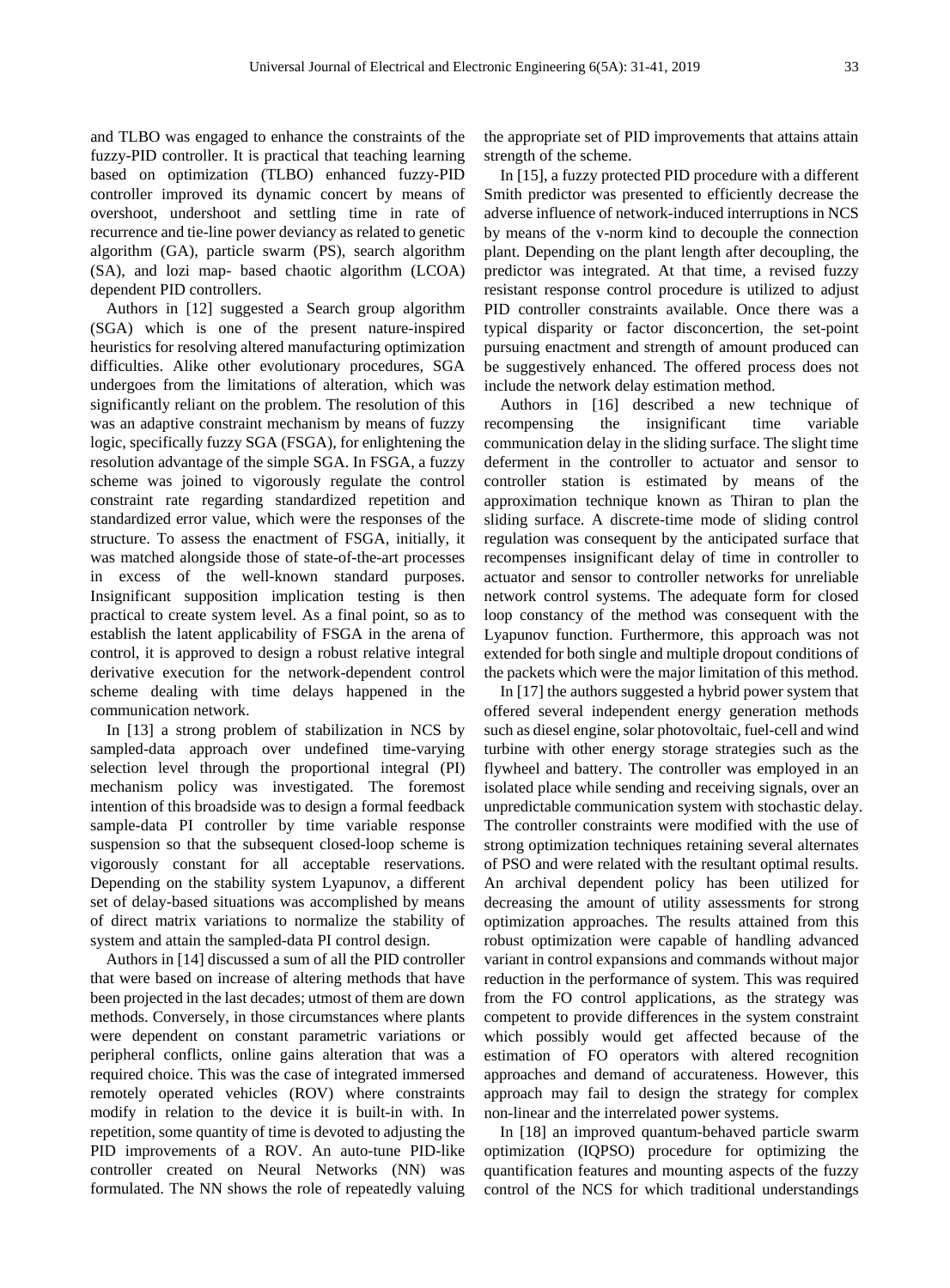and approaches were inappropriate that was presented. In the IQPSO process, shortcomings of quantum-behaved PSO (QPSO) process like its early convergence and resident's variety were discarded by presenting search operatives of activity-based costing (ABC) system into the QPSO system as transformation operatives. Optimization of the fuzzy controller is understood by compelling integral time- weighted absolute error (ITAE) directories in place of a fitness function of IQPSO process.

Authors in [19] described a PID control system especially on time deferring structures like NCS. The altered mechanisms which have now been prepared are shortened here like phase margin and gain margin techniques. The entire pivotal point on time delayed structure was the deferments persuaded by network and the loss of packet.

Authors in [20] presented a control-aware quality of service variation-based co-design technique for NCS. The adapter and its quality of service were dependent on discriminated facilities model and customs information. The investigational outcomes check that such a co-design method, wherever the permanence margin regarding a determined system time deferral was engaged into account by the adapter's quality of Service, which can result in virtuous device concerts even with conservative controllers.

### **3. Problem Formulation**

NCSs can be denoted as spatially distributed systems where the actuators, controllers and sensors are linked over a common band limited wireless/ wired digital communication network. The communication of data in the network thus plays a pivotal role. Also, NCS is a network formed with a feedback control mechanism. So, the delays introduced through the network at the time of accessing the control loop as well as packet dropouts become a prime concern in the design of an NCS. Through Fuzzy PID controllers, the problems of stochastically varying time delays in the network are substantially tackled but mostly for defined cases. Hence there arises a need for developing a comprehensive method which deals for both defined as well as undefined cases. This is achieved by using improved optimization techniques such as a Grey Wolf and a Whale optimization technique. Through this, system accuracy as well as its speed, both is enhanced to give a comprehensive method that deals with the shortcomings of the traditional methods efficiently.

### **4. Proposed Work**

The main outlines of this work are stated as follows:

- 1. To estimate the communication of data through the use of PID controller and Fuzzy logic.
- 2. To obtain the mathematical transfer function of the system.
- 3. To execute two optimization algorithms viz. improved Grey Wolf optimization algorithm and enhanced Whale optimization algorithm.
- 4. To reduce the network induced delay thereafter.

The overall proposed system is shown below in Fig. 1.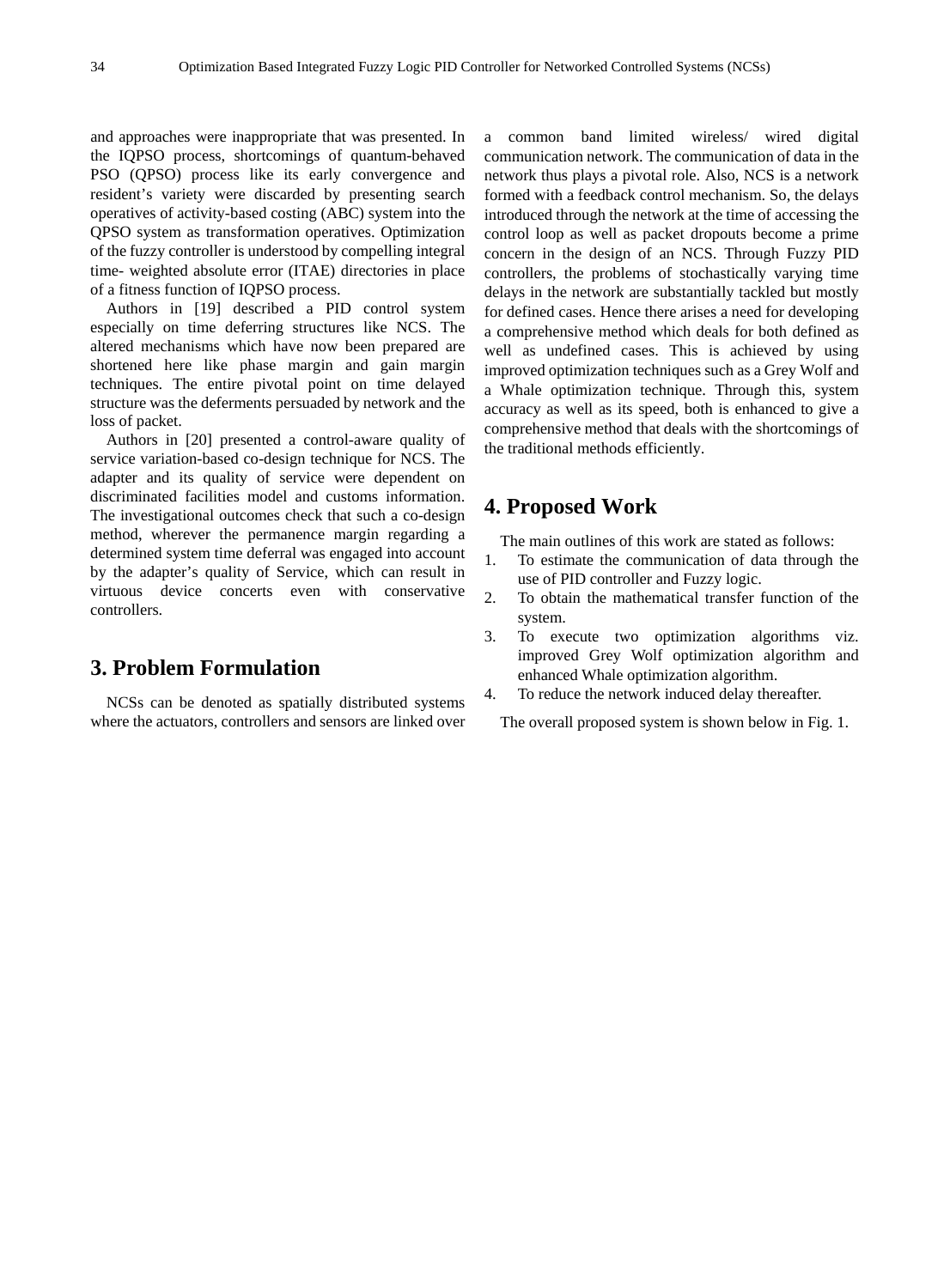

**Figure 1.** Overall flow of the proposed system

#### **4.1. NCS Plant**

In this work, initially the inputs are random variables which are fed to the NCS plant after the initialization of parameter is set and done. The plant consists of fuzzy logic parameter and the PID controller. The NCS plant integrates the PID controller with the Fuzzy logic so as to maintain and monitor the stream of data communication of the network system. PID controller is responsible for monitoring the communication flow, time taken to send the data in the network, and faults or packet dropouts during the transmission process. Fuzzy logic is integrated to attain the efficiency of PID controller. There is a problem of broadcast delays, random variation and packet dropouts which can lessen the controller enactment. In NCS, the network delay is the foremost issue producing the classification enactment deprivation. The network delay is adjustable with time, which produces several complications to the control strategy. In current studies, the use of NCS established on fuzzy logic controller is substantiated to be active in production with the difficulties initiated by packet dropouts and transmission delays.

#### **4.2. Transfer Function**

After the integration of PID and fuzzy logic controller, the mathematical transfer functions are derived. The derived mathematical transfer functions are depicted below:

PID is attuned by the three constraints, grouping of proportional, integral and differential. PID system has decent concert simply in the non-time-varying structure however Fuzzy-PID has nearly adaptive capability to the group delay, time-varying and nonlinear method. A Fuzzy-PID control system has error and its derivative as input factors. Simply, it can be stated that the Fuzzy-PID is united by the benefits of PID and Fuzzy control so as to attain virtuous controller outcome.

The controller output of a conservative PID is a weighted sum of error, its integral and derivative standards.

$$
y(t)=K_p e(t) + K_i \int K_i e(t) + K_d de(t)/dt \tag{1}
$$

Similarly, the Fuzzy PID control parameters can be written as

$$
y_{fuzzy}(t) = K_p e(t) + K_i \int K_i e(t) + K_d de(t)/dt \qquad (2)
$$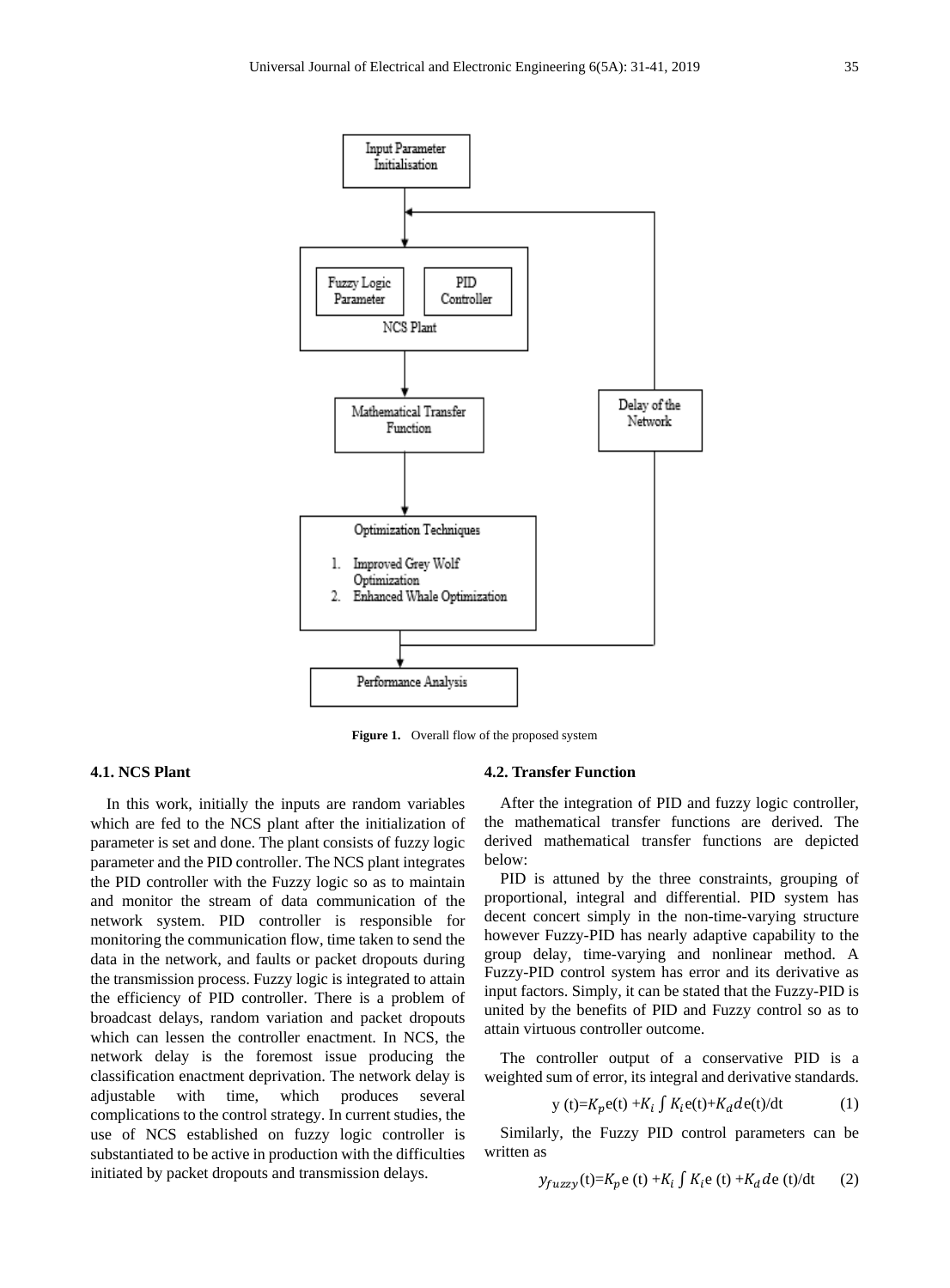The weighted sum of the control signal on taking the random step size of the input( $ran_{in}$ ) can be represented as

$$
w_c = \int [w_{i1}t (e (t)) + w_{i2}t (e (t))] dt
$$
 (3)

The actuator model, network delay, time delay, transport delay are estimated and are represented as follows:

$$
Actualor Model, T = 1/(7s + 1)^{2}
$$
 (4)

Network delay, T= 
$$
0.0003/(8s^2 + s)
$$
 (5)

Transport delay, 
$$
T = 0.001/(8 + s)
$$
 (6)

Time delay, T= 
$$
0.0004/(10s^2 + s)
$$
 (7)

Fuzzy PID controllers were analyzed on considering the groupings of hybrid controllers by combining the proportional, integral and derivative activities by means of fuzzy interference.

#### **4.3. Optimization**

The output of the mathematical transfer functions is optimized by an enhanced Grey wolf optimization and whale optimization approach. This technique of optimization is capable of increasing the performance of the network system. It is again optimized by allowing the optimized output to nurture to attain the response. The algorithms for the whale optimization and gray wolf optimization techniques are depicted below:

#### **Algorithm 1 - An enhanced Whale Optimization:**

Initialize the whale's populations  $Wx_c$  (ii= 1, 2, 3…n) Calculate the fitness of each search agent  $Wx_c$  is the best search agent  $Ls_c = \infty$ ;  $t=0$ ;  $itr_{max}$  =max no of the iteration While  $(t_w<$ *itr<sub>max</sub>* $)$ Each agent Let update the position  $\alpha, \theta, \mu, \beta$  and  $\rho$ For i=1: size (update position, 1)Let find objective function for each search agent, If fitness $<\mathrel{Ls_c}$  $Ls_c$ =fitness update the alpha  $\alpha$  $Ls_p$ =update position (I, :) End End End To find the linearity, A1=2-t\*(2/*itr<sub>max</sub>*);  $A2=1+t*((-1/itr_{max}))$ Let update the search agent, For ii=1: size (position, 1)  $r1=rand$  ();

 $r2 = rand$  ();

Parameters equation,

A=2\*  $\theta$  \*ri-  $\theta$  $\mu = 2 \cdot r2$  $\beta=1$ ; If  $(ρ < 0.5)$ else if  $(|\alpha|<1)$ Update the position of the current search else if  $(|\alpha|>=1)$ Let initiate the PID parameters, Select the random search agent  $(Wx_c)$ Update the position of the current search End End Else if  $(|\alpha|>=0.5)$ Update the position of the current search End Let calculate the fitness of each search agent e2= PID control output  $K_p = 20;$  $K_i = 0.01$ ;  $K_d$ =0.01/3; Let compute the overshoot,  $\alpha_c = 10$  $\beta_c=10;$ Out=e2\*  $β_c + overshoot_{time} * α_c$ End End

An enhanced whale optimization algorithm is a novel optimization technique. In this, the whale populations are initialized. The fitness function of each search agent is then computed from which the best search agent is found on repeating the number of iterations. After that, the position is being updated as per the size. The objective function of each search agent is identified as per the up dation of fitness function values. Once, the linearity is updated, the position of the present search will be then simplified thereby initiating the PID parameters. From the output of PID control, the overshoot values are computed finally.

#### **Algorithm 2An improved Grey wolf optimizer**

Let initialize the  $\alpha$ ,  $\beta$ ,  $\theta$  positions  $\alpha_n$ =zeros (1,d<sub>i</sub>)  $\alpha_{score}=\infty$  $β<sub>n</sub>=$ zeros (1,d<sub>i</sub>)  $\beta_{score}=\infty$  $\theta_p$ =zeros (1,d<sub>i</sub>)  $\theta_{score}=\infty$  $t=0$ :  $itr_{max}$  =max no of the iteration

Let initialize the positions search agents,  $l<sub>c</sub>=0$ ;loop counter While  $l_c$  <*i*t $r_{max}$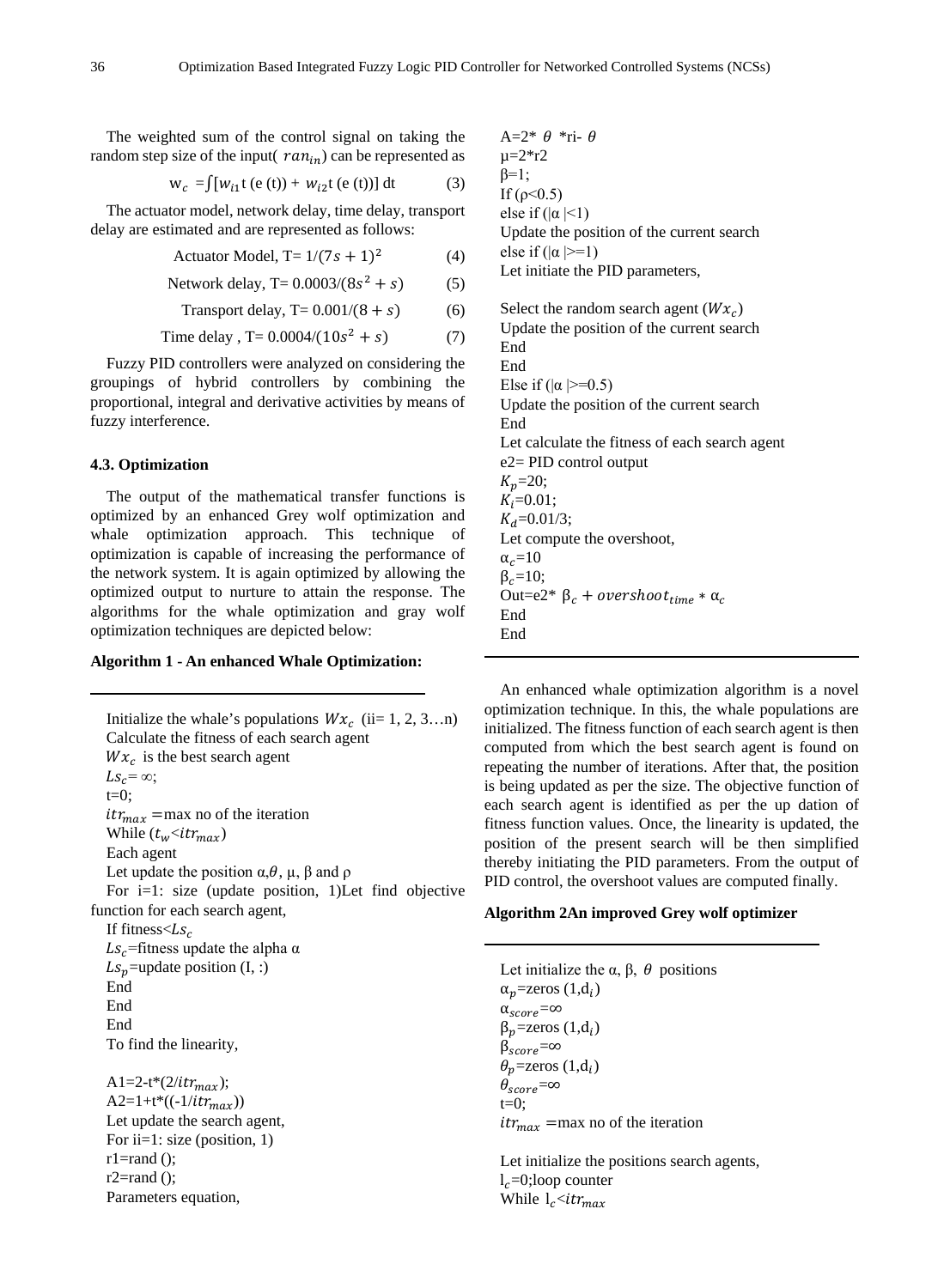For i=1: size (position, 1) Let update  $\alpha$ ,  $\beta$ ,  $\theta$  positions If  $fit_{val} < \alpha_{score}$  $\alpha_{score} = fit_{val}$  $\alpha_{pos}$  =positions (i, :) End If  $fit_{val} < \alpha_{score} \&\&fit_{val} > \beta_{score}$  $\beta_{score} = fit_{val}$  $\beta_p$  =positions (i, :) End< If  $fit_{val} < \alpha_{score} \&\&fit_{val} > \beta_{score} \&\&fit_{val} <$  $\theta_{score} = fit_{val}$  $\theta_p$  =positions (i, :) End A1=2-t\*(2/it $r_{max}$ );  $A2=1+t*((-1/itr_{max}))$ Let update the search agent, For ii=1: size (position, 1)  $\tau$ 1=rand ();  $\tau$ 2=rand (); Parameters equation,  $φ=2* θ *τ1- θ$ Update the position of the current search Else if  $(|\alpha|>=1)$ Let calculate the fitness of each search agent e2= PID control output  $K_n = 20;$  $K_i = 0.01;$  $K_d$ =0.01/3; Let compute the overshoot,  $\alpha_c = 10$  $\beta_c=10;$ Out=e2\*  $β_c + overshoot_{time} * α_c$ End End repeating the number of iterations.

 $\mu = 2 \cdot r2$  $\beta=1$ ; If (ρ  $(0.5)$  Else if  $(|\alpha|<1)$ 

An improved grey wolf optimization algorithm is represented in which the positions are initialized by

The fitness function values are estimated after the up-dation of position. Finally, the overshoot is computed. The complete architecture of the proposed technique is shown below in Fig. 2.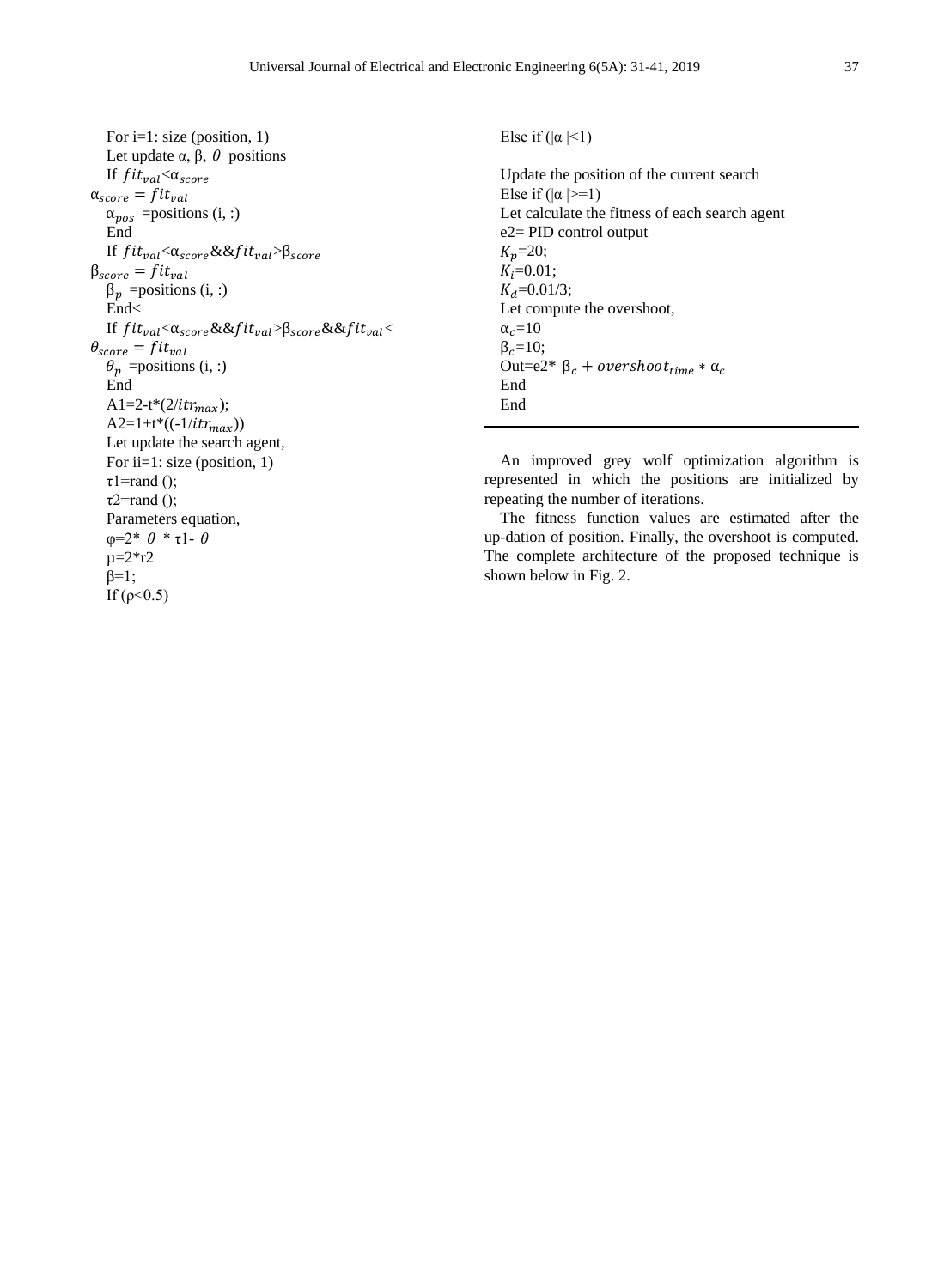

**Figure. 2.** System architecture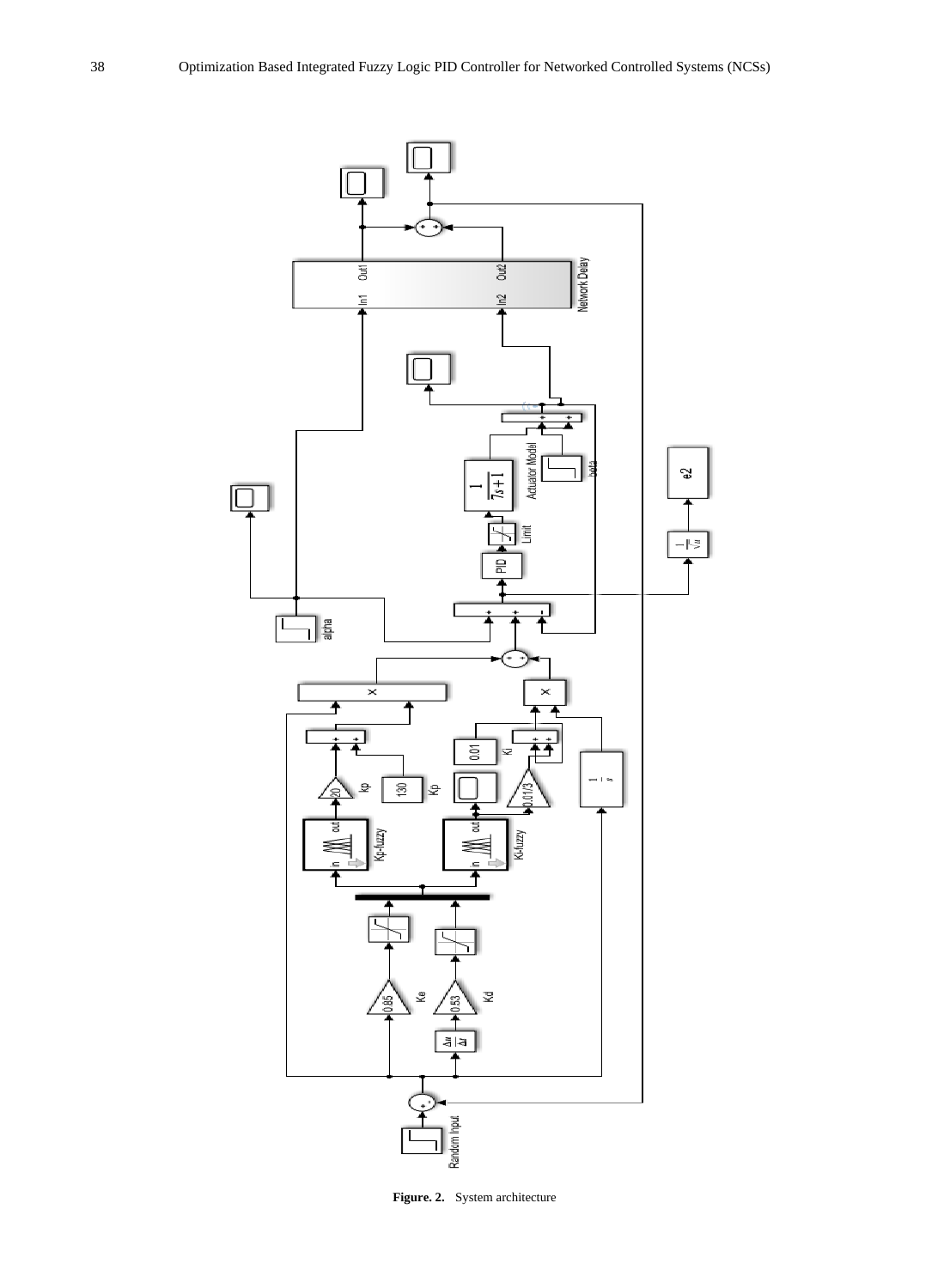





**Figure. 4.** Delay with optimization technique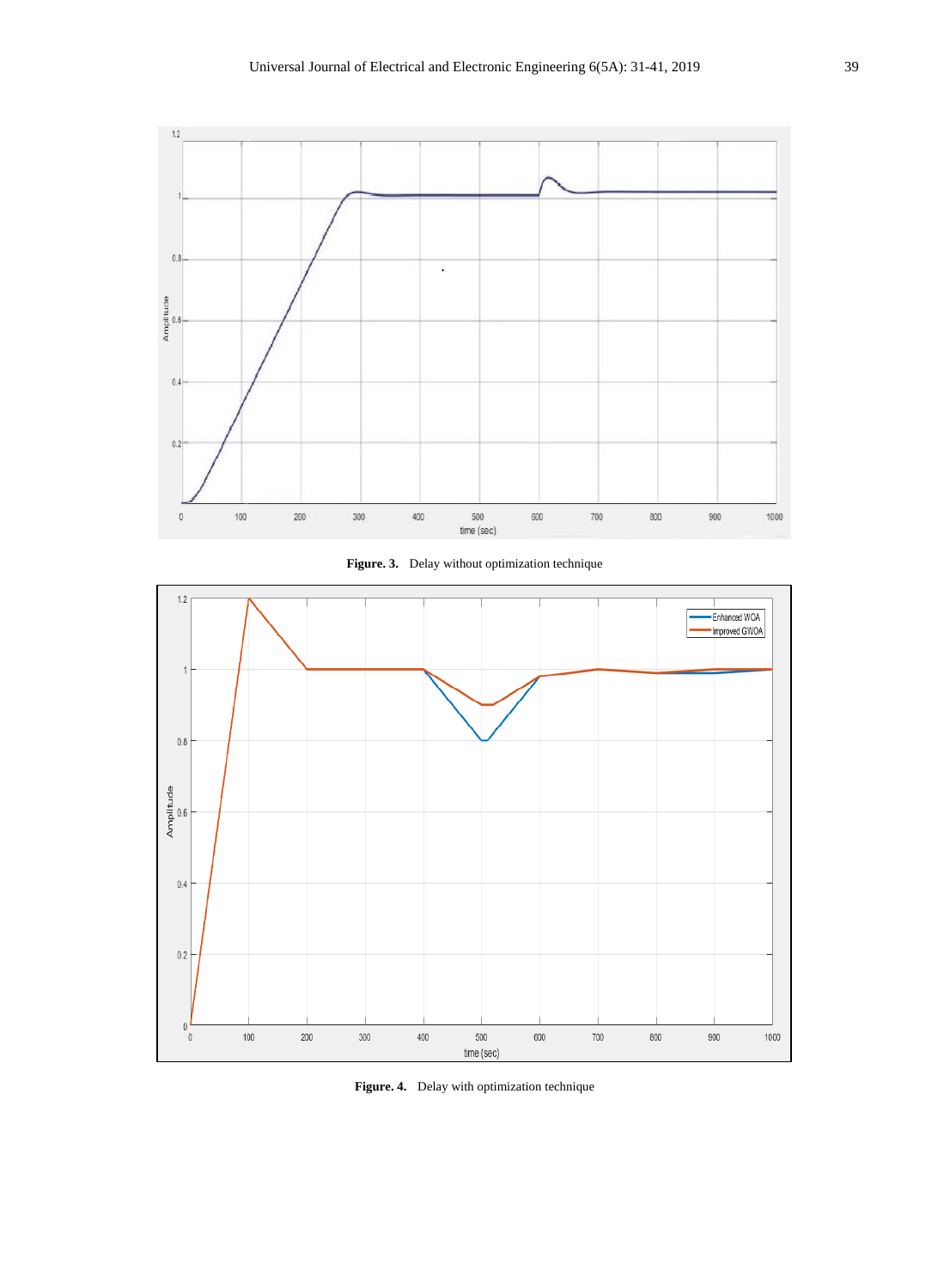## **5. Performance Analysis**

The proposed work is implemented in MATLAB and results are obtained using Fuzzy PID controller with the application of optimization algorithms.

Fig. 3 shows the delay estimation in the existing

methods while Fig. 4 the delay estimation for the proposed method.

The comparative analysis of the existing and proposed technique is shown in terms of delay estimation in the network in Fig. 5.



**Figure. 5.** Comparison of Delays